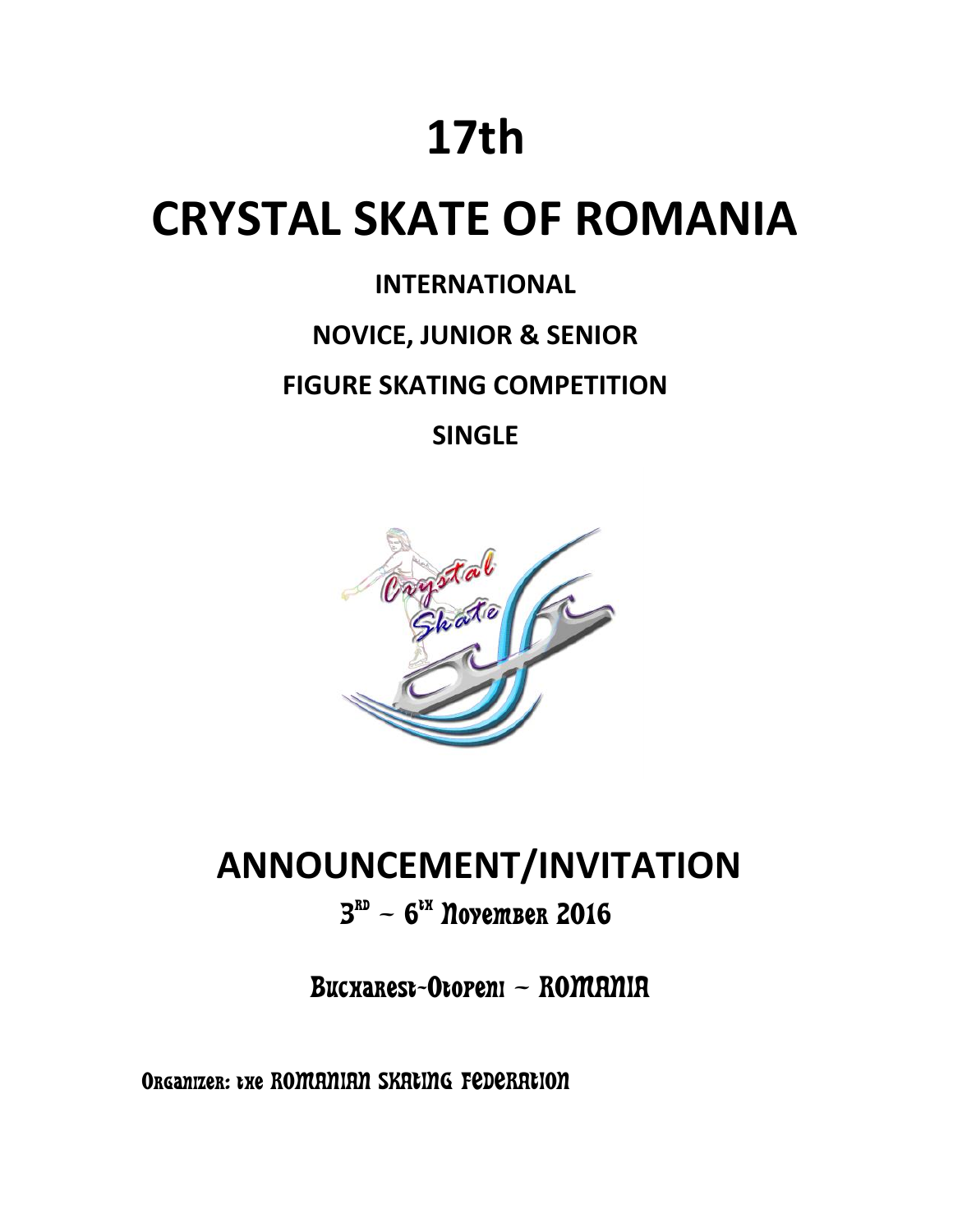**<u>GENERAL</u>:** The 17<sup>th</sup> CRYSTAL SKATE OF ROMANIA will be conducted in accordance with the ISU Constitution and General Regulations 2016, the ISU Special Regulations and Technical Rules for Figure Skating as well as pertinent ISU Communications.

Participation in the17<sup>th</sup> CRYSTAL SKATE OF ROMANIA is open to all competitors who belong to an ISU Member, Rule 109, with modifications made by the Congress, paragraph 1, and qualify with regard to eligibility, according to Rule 102, with modifications made by the Congress, provided their ages fall within the limits specified in Rule 108, paragraph 2 c) and d) and they meet the participation, citizenship and residency requirements in Rule 109, modified, paragraphs 1 through 5 and ISU Communication 1420 or any update of it.

#### **ORGANIZER:** ROMANIAN SKATING FEDERATION

E-mail: frpatinaj@gmail.com

Contact persons: Adrian CIOBANU, mobile: +40 734 783 636

Adriana ORDEANU, mobile: +40 741 052 767

#### **TECHNICAL DATA:**

Place of the competition: Bucharest- Otopeni Ice Rink. The rink is indoor ; the size of the rink is 30m x 60m.

#### **ENTRIES:**

Citizen / Residence requirements and Clearance Procedure:

In accordance with Rule 109, modified, of ISU Regulations and ISU Communication 2030, or any update of it, all skaters who do not have the nationality of the Member by which they have been entered or who, although having such nationality, have in the past represented another Member, must produce an ISU Clearance Certificate.

All ISU members are invited to take part at the competition. Competitors in all categories must be entered through their Member Federations.

**Deadline for entries:** All entries (competitors, judges, team leaders, coaches, other participants) are expected to be e-mailed to the organizers address not later than *October 17th 2016.*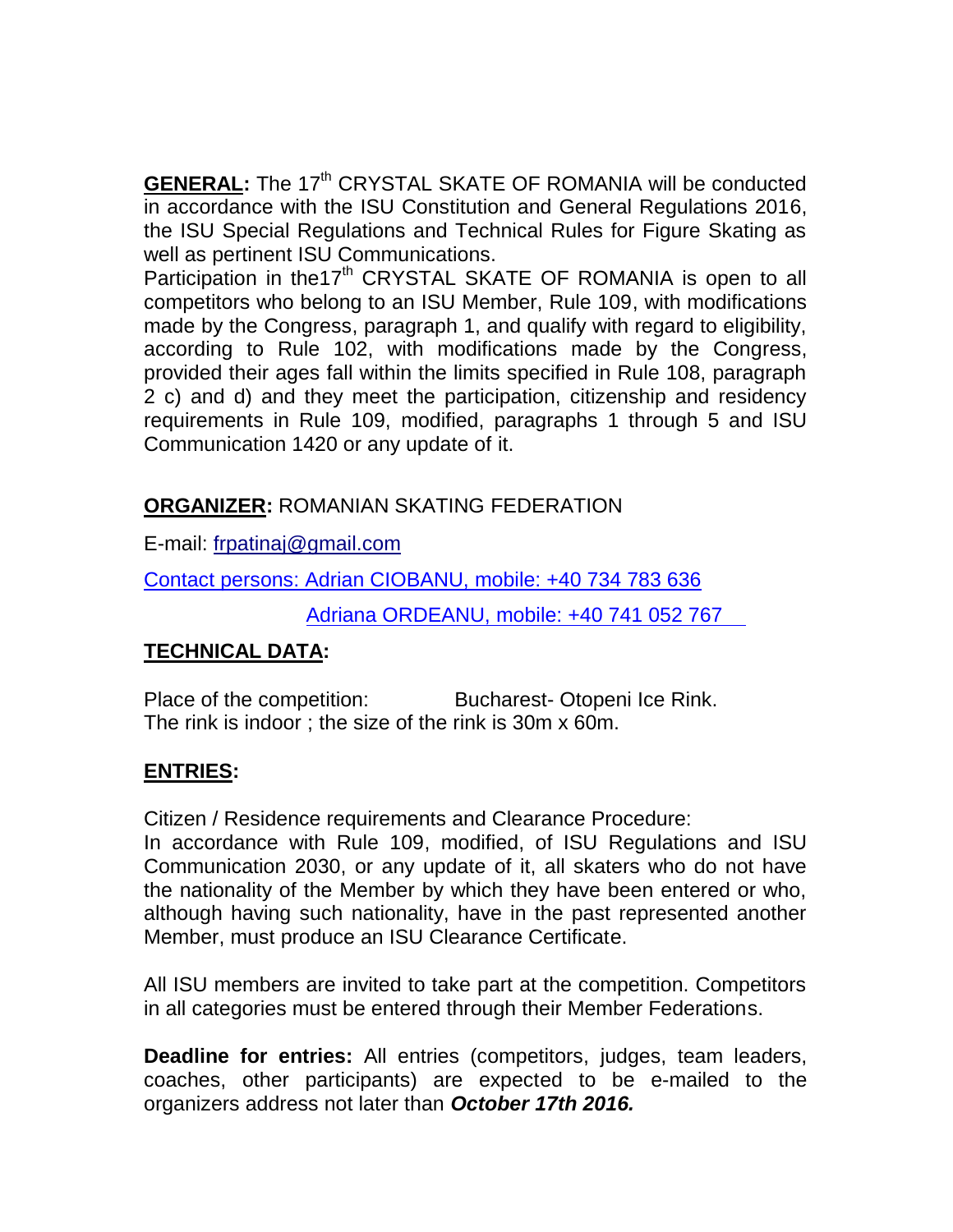With the entry forms, the "Program Content Sheet" for Novice, Junior and Senior categories must be returned to the Organizing Committee in time. It is mandatory that the Program Content Sheet will be filled precisely by each Skater in English using terminology for the elements listed in the respective ISU Communication.

**Entry fee is 50 EUR per skater, for the Basic Novices, Advanced Novices, Juniors, Seniors.** The entry fee must be paid for each competitor at the Registration before the competition.

Participating teams must announce changes in their teams immediately after their arrival.

#### **CATEGORIES:**

#### **SENIOR LADIES**

Short Program: 2 min 40 sec. +/- 10 sec.

Requirements according to the ISU Technical Rules Single and Pair Skating 2016 and the respective ISU Communication No.2014.

Free Skating: 4 min, +/- 10 sec

In accordance with ISU Technical Rules Single and Pair Skating 2016 and the respective ISU Communication No.2014.

#### **SENIOR MEN**

Short Program: 2 min 40 sec. +/- 10 sec. Requirements according to the ISU Technical Rules Single and Pair Skating 2016 and the respective ISU Communication No.2014.

Free Skating: 4 min. 30 sec, +/- 10 sec

In accordance with ISU Technical Rules Single and Pair Skating 2016 and the respective ISU Communication No.2014.

#### **JUNIOR LADIES**

Short Program: 2 min 40 sec +/- 10 sec. Requirements according to the ISU Technical Rules Single and Pair Skating 2016 and the respective ISU Communication No.2014.

Free Skating: 3 min 30 sec, +/- 10 sec

In accordance with ISU Technical Rules Single and Pair Skating 2016 and the respective ISU Communication 2014.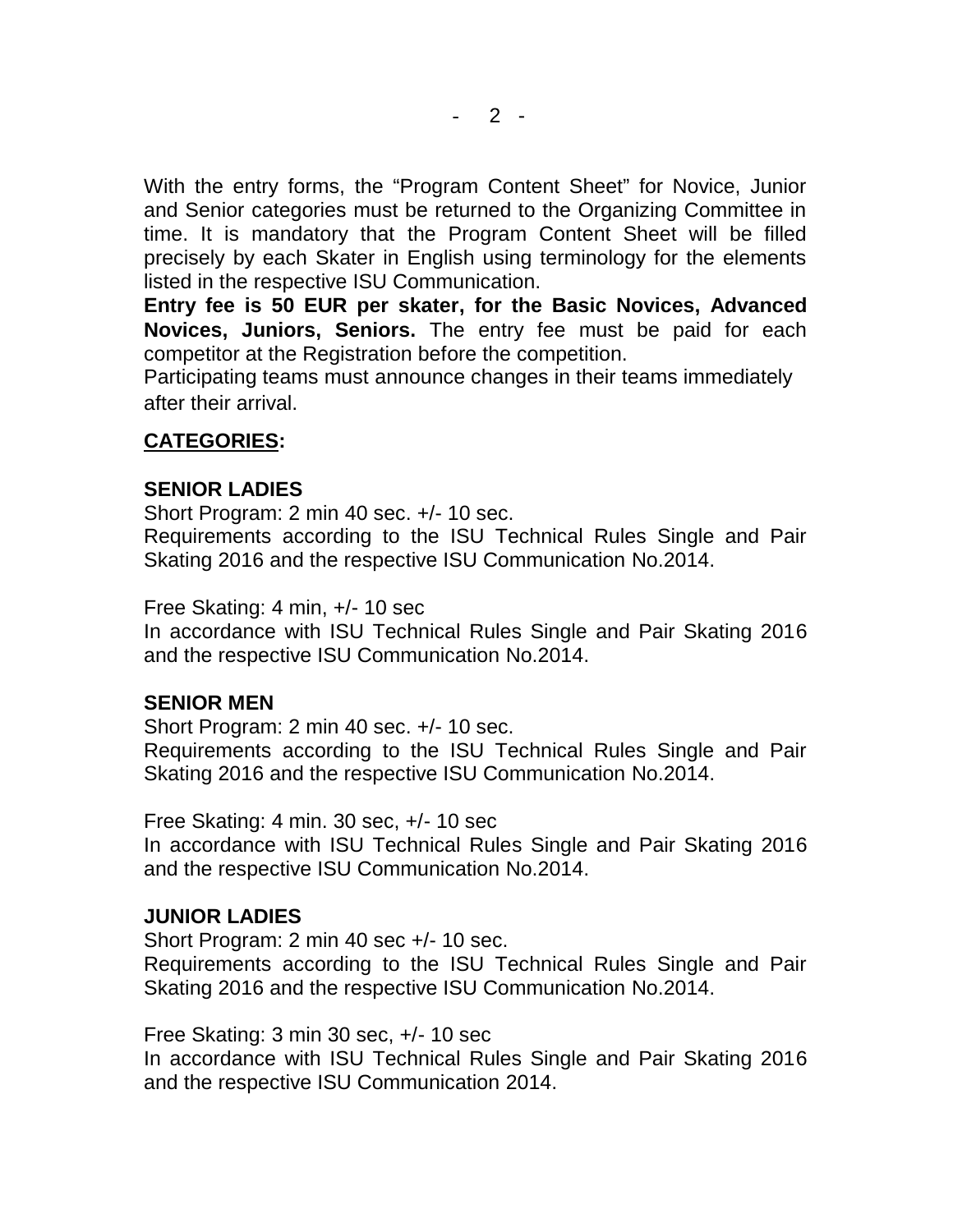#### **JUNIOR MEN**

Short Program: 2 min 40 sec +/- 10 sec Requirements according to the ISU Technical Rules Single and Pair Skating 2016 and the respective ISU Communication No.2014.

Free Skating: 4 min, +/- 10 sec

In accordance with ISU Technical Rules Single and Pair Skating 2016 and the respective ISU Communication No.2014.

#### **ADVANCED NOVICE GIRLS**

Age and requirements according to the ISU Technical Rules Single and Pair Skating 2016, and the respective ISU Communication No.2024.

Short Program: Max 2 min 20 sec Free Skating: 3 min +/-10 sec

#### **ADVANCED NOVICE BOYS**

Age and requirements according to the ISU Technical Rules Single and Pair Skating 2016 and the ISU Communication No. 2024.

Short Program: Max 2 min 20 sec Free Skating: 3 min 30 sec, +/-10 sec

#### **BASIC NOVICE B GIRLS**

Age and requirements according to the ISU Technical Rules Single and Pair Skating 2016 and the ISU Communication No. 2024.

#### **BASIC NOVICE B BOYS**

Age and requirements according to the ISU Technical Rules Single and Pair Skating 2016 and the ISU Communication No. 2024.

#### **BASIC NOVICE A GIRLS**

Age and requirements according to the ISU Technical Rules Single and Pair Skating 2016 and the ISU Communication No. 2024.

#### **BASIC NOVICE A BOYS**

Age and requirements according to the ISU Technical Rules Single and Pair Skating 2016 and the ISU Communication No. 2024.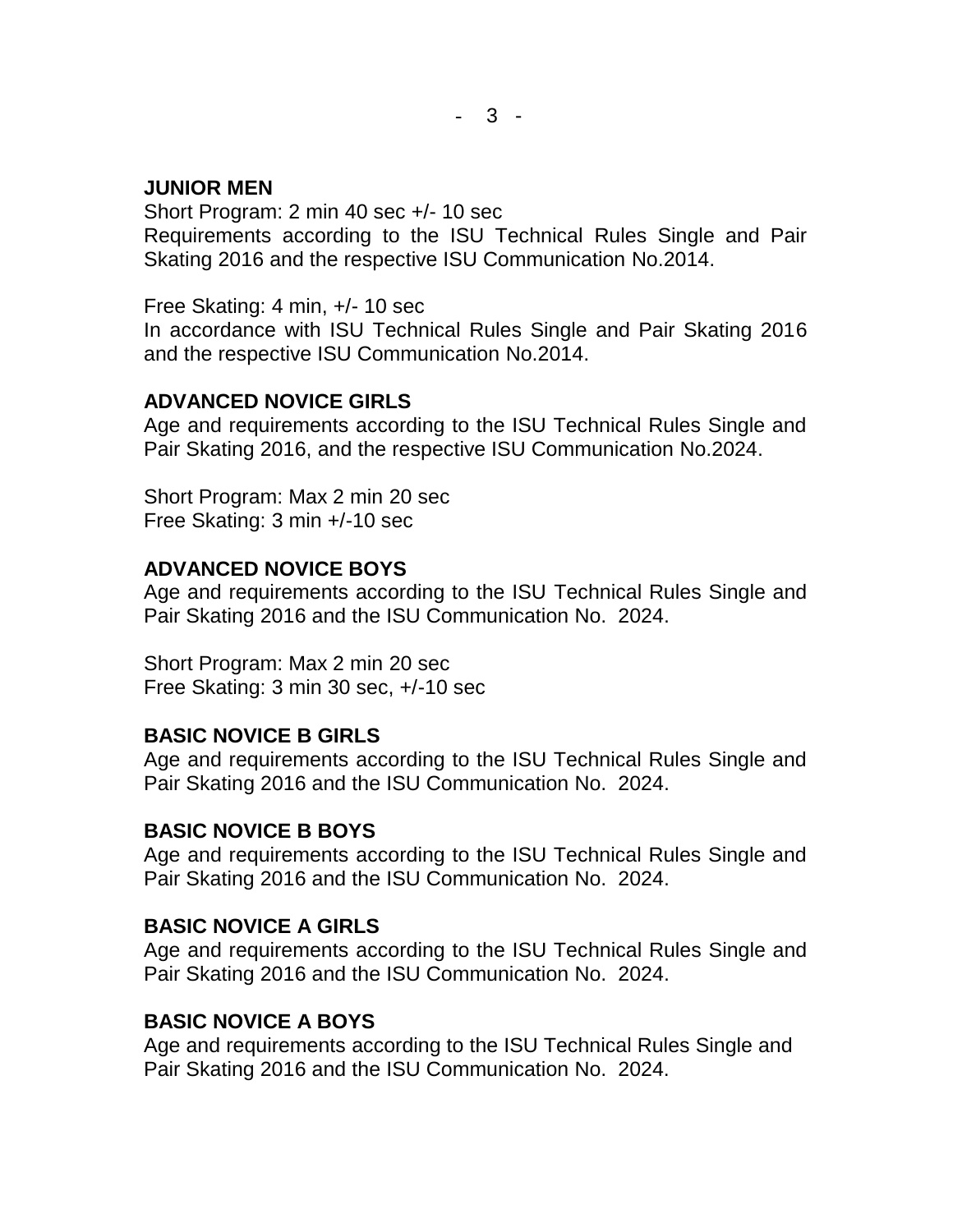**CALCULATION OF THE RESULTS:** All results will be calculated according to the ISU Judging System, Art.353, from the Special Regulation for Single & Pair Skating.

#### **JUDGES**

Each participating ISU Member has the right to nominate 1 Judge who has at least the qualification of "Judge for International Competitions". The official entry form for judges must reach the Organizing Committee not later than **October 17, 2016.**

The panel of Judges in all categories will consist of minimum 5 judges. Accommodation with full board, will be covered by the Organizer, from dinner, on November 2, 2016, until breakfast, on November 6, 2016.

**EXPENSES:** The Organizer will cover the accommodation expenses with full board only for the confirmed Judges, nominated Technical Controllers, Technical Specialists, Data/Video Operators.

Expenses for accommodation and meals for Competitors and other Team officials will not be covered by the Organizer.

**AWARDS:** The Organizer provides diplomas for all competitors after each event. The three best Skaters in each category will be awarded by special medals.

**MUSIC:** Music will be played from CD player. Each competitor must deliver a CD with her/his program music(s) to the Organizing Committee Office immediately after arrival. The CD must be labeled by the name of the competitor, the country/club and category which he/she competes in.

**LIABILITY:** In accordance with ISU Regulations, Rule 119, all the participants act on their own responsibility. The Organizer will provide medical emergency aid during competition.

**ACCOMMODATION:** All participants must cover their accommodation expenses by themselves .The official hotel of the event is Hotel ANGELO by VIENNA HOUSE\*\*\* part of the Austrian hotel net, address: Calea BUCURESTI, No.283,

Otopeni-ROMANIA. The distance to the ice rink is of 100 metres.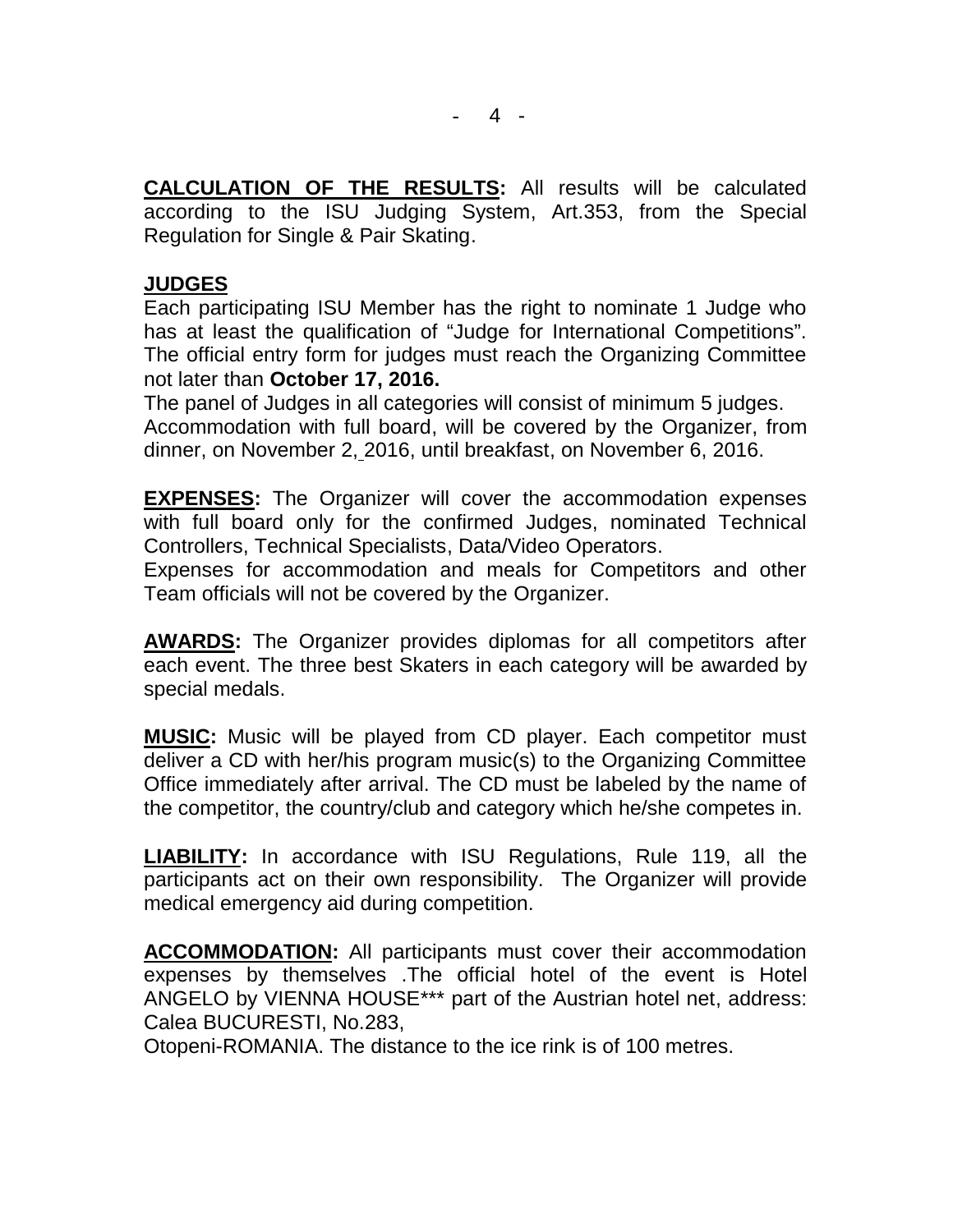**Accommodation in the hotel must be booked and paid by each member directly to the Organizing Committee by cash upon arrival.**

**The Hotel form must be reached by the Organizing Committee not later than 17.10.2016.**

**Single room-Executive rooms: 95 Euro per night with full board Double room- Executive rooms: 70 Euro per person per night with full board Single room – Standard: 75 Eur/night with full board**

**Double room- Standard: 55 Eur/pers/night with full board**

**Closing Banquet:** The Organizing Committee would like to invite all the skaters, coaches, parents, judges and officials to take part in closing banquet which will be held on **Saturday, November 5, 2016**. The price per person is **25 Euro**. The tickets for the Closing Banquet can be arranged with the Organizing Committee, upon arrival.

**ARRIVAL OF PARTICIPANTS:** All Team Leaders, Officials, Coaches and Competitors, taking part in the competition, are requested to announce the Organizing Committee, as soon as possible, but **not later than October 24th, 2016**, the name of the airlines, flight numbers, dates and times of arrival, at the airport or the railway station in Bucharest, or any other information concerning transportation and arrivals. The OC will provide transportation from the airport and back for 10 Euro and from the railway station to the hotel and back for 20 Euro.

#### *We look forward to welcoming you in Romania!*

**PRELIMINARY TIME SCHEDULE :**

**Tuesday, November 1, 2016**

- Arrival of the Teams

#### **Wednesday, November 2, 2016**

#### *– Official Practice*

*- Judges and Technical Panel Meeting*

*– Draws for Basic Novice A, B Girls and Boys, Advanced Novice Girls and Boys*